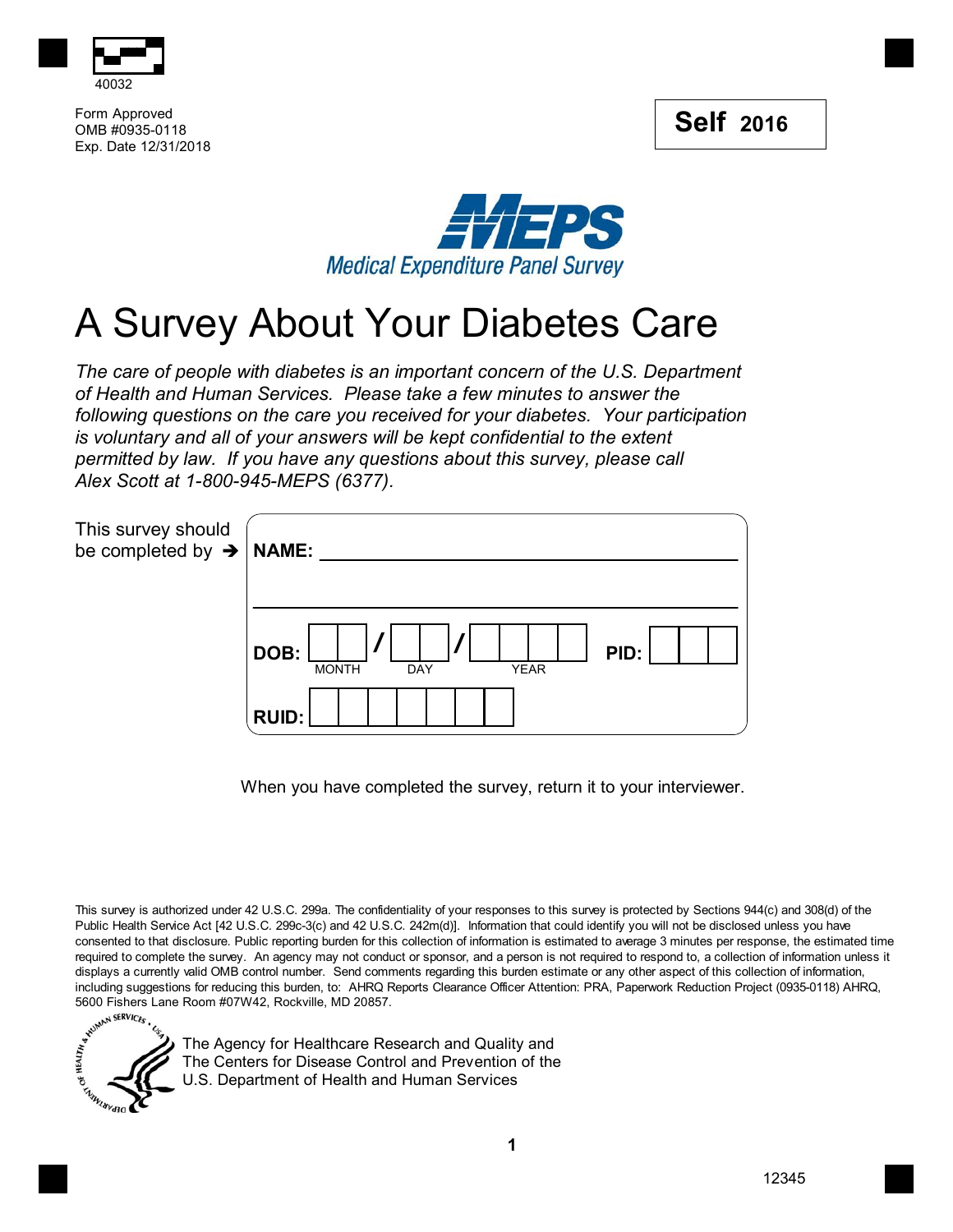

## A Survey About Your Diabetes Care

 ${\sf Instructions:}$  Answer each question by marking one box  $[\mathbf{X}]$  or filling in a number when *necessary. If you are unsure about how to answer a question, please give the best answer you can.*

*A health professional could be a general doctor, a specialist doctor, a nurse practitioner, a physician assistant, a nurse, or anyone else you would see for health care.*

- 1. Have you **ever** been told by a doctor or other health professional that you have diabetes or sugar diabetes?<br>MARK  $\overline{X}$  ONE.
	- Yes **Please continue.**

## No **→ Thank you for your time. This survey is complete.**

2. During 2015, how many times did a doctor, nurse, or other health professional check your **blood** for glycosylated hemoglobin or "hemoglobin A-one-C"?

*(A1C is a blood test to monitor the glucose level of diabetes over a period of several months. The A1C test is usually done in a lab, hospital, or doctor's office although a home kit containing materials for one or two tests is now available. The A1C test is not the same as a Home Glucose Monitoring test which is used at home to monitor glucose levels on a daily or weekly basis, and needs supplies of disposable test strips.)*



If you had this blood test, fill in NUMBER OF TIMES

- □ Did not have A1C blood test
- $\Box$  Don't know
- $\Box$  Never
- 3. Which of the following year(s) did a doctor or other health professional check your feet for any sores or irritations?  $MARY$  ALL THAT APPLY.
	- $\square$  During 2016
	- $\square$  During 2015
	- $\Box$  During 2014
	- $\Box$  Before 2014
	- $\Box$  Never
- 4. Which of the following year(s) did you have an eye exam in which your pupils were dilated? This would have made you temporarily sensitive to bright light.  $MARK$   $X$  all that APPLY.
	- $\square$  During 2016  $\square$  During 2015
	- $\Box$  During 2014
	- □ Before 2014
	- $\Box$  Never
- 5. Which of the following year(s) did you have your blood cholesterol checked?  $MARY$  ALL THAT APPLY.
	- $\square$  During 2016
	- $\Box$  During 2015
	- $\square$  During 2014
	- □ Before 2014
	- $\Box$  Never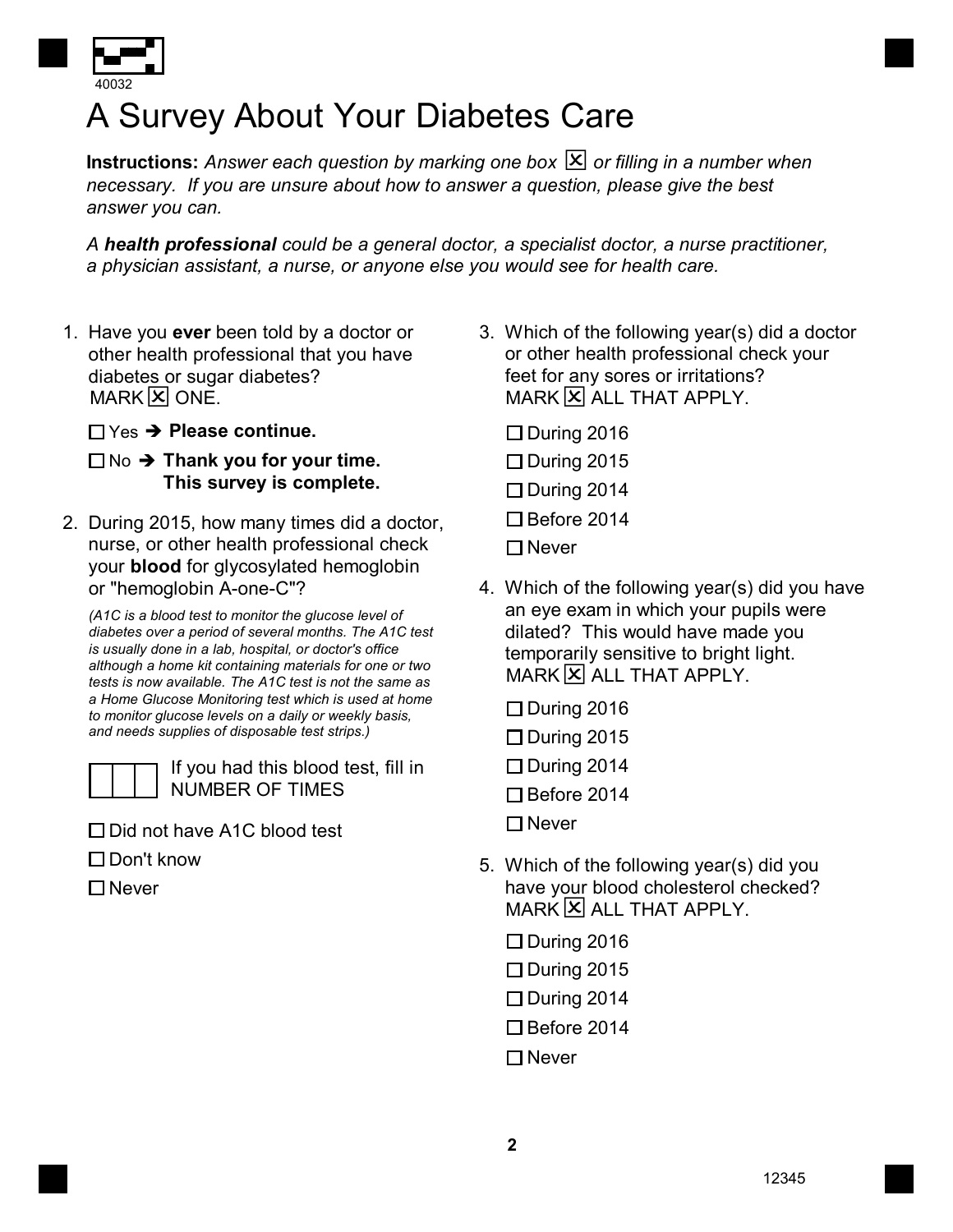

6. Which of the following year(s) did you get a flu vaccination (shot or nasal spray)? MARK X ALL THAT APPLY.

 $\Box$  During 2016

- $\square$  During 2015
- $\Box$  During 2014
- □ Before 2014
- □ Never
- 7. Has your diabetes caused problems with your kidneys?

□ Yes

 $\Box$  No

8. Has your diabetes caused problems with your eyes that needed to be treated by an ophthalmologist?

 $\Box$  Yes

 $\Box$ No

9. Is your diabetes being treated by modifying your diet?

 $\Box$  Yes

 $\Box$  No

10. Is your diabetes being treated by medications taken by mouth?

 $\Box$  Yes

 $\Box$  No

11. Is your diabetes being treated with insulin injections?

| $\Box$ Y | $\hat{\phantom{0}}$<br>۹ |
|----------|--------------------------|
| I T N    | n                        |

12. During the last 12 months, have you learned how to take care of your diabetes?

 $\Box$  No (Skip to Q 14)

- 13. Which of the following methods have you used to learn to take care of your diabetes?  $MARY$  ALL THAT APPLY.
	- $\Box$  Talking to a doctor/health professional within your primary care practice
	- $\Box$  Talking to a doctor/health professional not in your primary care practice
	- $\Box$  Telephone call with a health professional
	- $\Box$  Reading about it on the Internet
	- $\Box$  Taking a group class
	- □ Other (specify) <u>\_\_\_\_\_\_\_\_\_\_\_\_\_\_\_\_\_\_\_</u>
- 14. How confident are you in taking care of your diabetes?
	- $\Box$  Not confident at all
	- $\square$  Somewhat confident
	- □ Confident
	- Very confident
	- $\Box$  Refused
	- □ Don't know

## **Thank you for taking the time to complete this important survey.**

*Please remember to return it to your interviewer.*

| Date completed: |  | <b>MONTH</b> |  | DAY |  |  | YFAR |
|-----------------|--|--------------|--|-----|--|--|------|
|                 |  |              |  |     |  |  |      |

|  |  |  | If this survey was not completed by the person named on the front page, who completed the survey? |
|--|--|--|---------------------------------------------------------------------------------------------------|
|  |  |  |                                                                                                   |
|  |  |  |                                                                                                   |
|  |  |  |                                                                                                   |

What is this person's relationship to the person named on the front page?

What is the reason the person named on the front page did not complete the survey himself/herself?